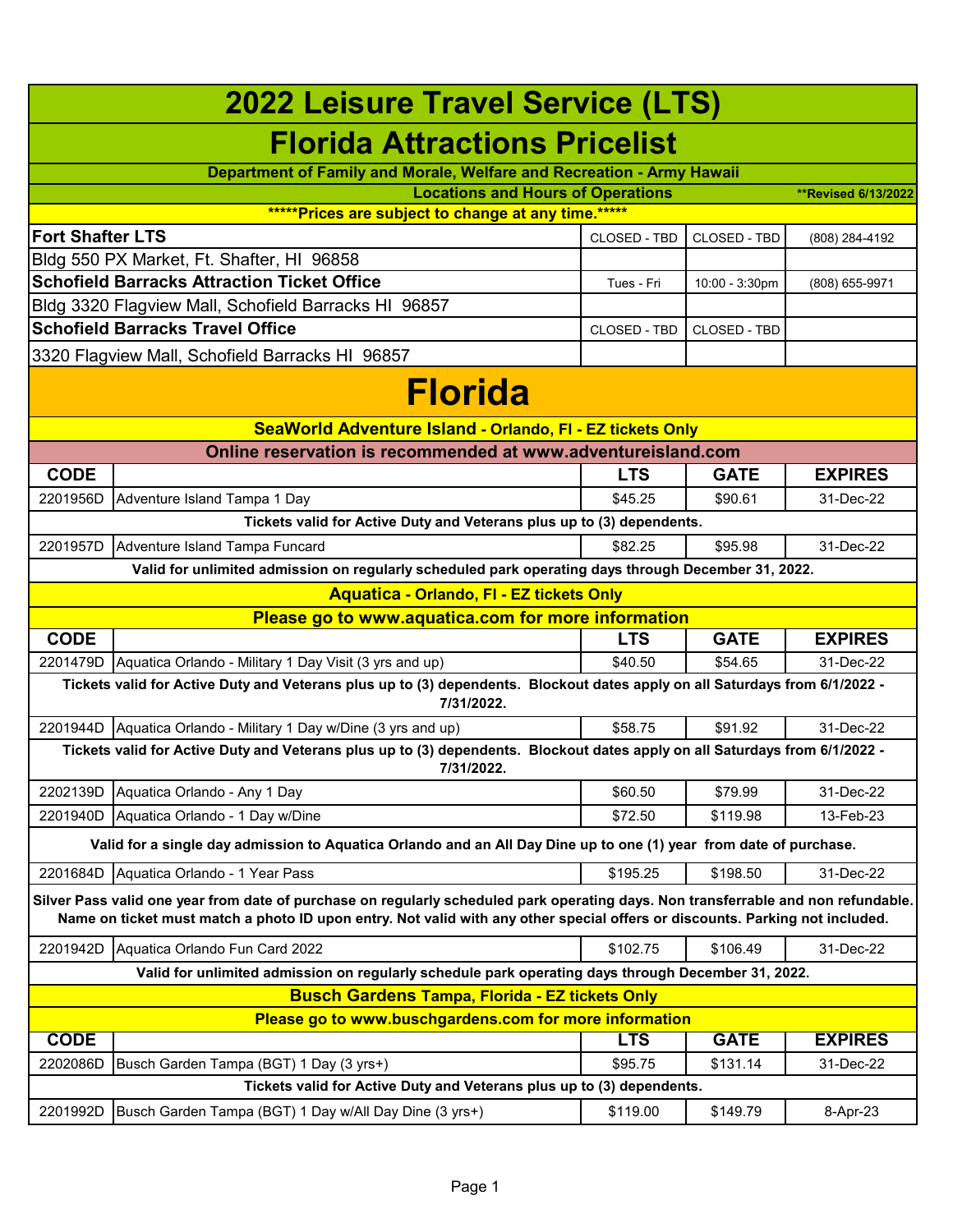**Includes Any 1 Day admission and (1) All Day Dine. Dine portion is valid for (1) entrée platter, (1) side item or dessert, and (1) fountain beverage, ice tea or 20 oz Dasani bottled water, once per hour. Sharing is prohibited.**

|                              | \$231.75                                                                                                               | \$259.85 | 31-Dec-22 |  |
|------------------------------|------------------------------------------------------------------------------------------------------------------------|----------|-----------|--|
|                              | \$183.50                                                                                                               | \$215.88 | 31-Dec-22 |  |
|                              | \$128.00                                                                                                               | \$144.36 | 31-Dec-22 |  |
|                              | \$271.25                                                                                                               | \$297.02 | 31-Dec-22 |  |
| <b>Gatorland, Orlando FL</b> |                                                                                                                        |          |           |  |
|                              | 2201960D Busch Gardens Tampa Fun Card & Adventure Island Free<br>2201962D Busch Gardens & Adventure Island 1 Year Pass |          |           |  |

**Please go to www.gatorland.com for more information**

## **\*1900398M valid for Active Duty or Retired Military ID Cardholder. Must present military ID, completed military voucher form amd MTP E-ticket to Gatorland Admission Window.**

| <b>CODE</b>                                                                                                                  |                                                                                                                                                            | <b>LTS</b> | <b>GATE</b> | <b>EXPIRES</b> |
|------------------------------------------------------------------------------------------------------------------------------|------------------------------------------------------------------------------------------------------------------------------------------------------------|------------|-------------|----------------|
| 2101682V                                                                                                                     | Gatorland One Day - Adult                                                                                                                                  | \$25.50    | \$35.13     | 31-Dec-22      |
| 2101683V                                                                                                                     | Gatorland One Day - Child (3 - 12 yrs)                                                                                                                     | \$17.75    | \$24.48     | 31-Dec-22      |
| 2101686V                                                                                                                     | Gatorland Zip Line (Includes Free Admission)                                                                                                               | \$54.00    | \$74.54     | 31-Dec-22      |
|                                                                                                                              | <b>Kennedy Space Center - Titusville, Florida</b>                                                                                                          |            |             |                |
| <b>CODE</b>                                                                                                                  |                                                                                                                                                            | <b>LTS</b> | <b>GATE</b> | <b>EXPIRES</b> |
| 2100290M                                                                                                                     | One Day Admission - Adult                                                                                                                                  | \$47.25    | \$60.99     | 31-Dec-22      |
| 2100291M                                                                                                                     | One Day Admission - Child (3-11 years)                                                                                                                     | \$39.00    | \$53.50     | 31-Dec-22      |
|                                                                                                                              | Legoland - Winter Haven, Florida - E-tickets (MTP Only)                                                                                                    |            |             |                |
|                                                                                                                              | Please visit www.legoland.com/florida                                                                                                                      |            |             |                |
| <b>CODE</b>                                                                                                                  |                                                                                                                                                            | <b>LTS</b> | <b>GATE</b> | <b>EXPIRES</b> |
| 2200681V                                                                                                                     | LEGOLAND Florida 1 Day w/2nd Day Free (3+)                                                                                                                 | \$64.25    | \$104.00    | 31-Mar-23      |
|                                                                                                                              | *Buy one day get the 2nd day free (must be used within 14 days of first visit or before expiration, whichever comes first)                                 |            |             |                |
|                                                                                                                              | 2200682V LEGOLAND Florida 1 Day w/2nd Day Free + Water Park (3+)                                                                                           | \$79.50    | \$137.09    | 31-Mar-23      |
|                                                                                                                              | *Buy one day get the 2nd day free (must be used within 14 days of first visit or before expiration, whichever comes first). Two Day                        |            |             |                |
| Admission to Legoland Florida and Water Park. Guest name is required on E-Ticket for admission. Water Park open year-around. |                                                                                                                                                            |            |             |                |
|                                                                                                                              |                                                                                                                                                            |            |             |                |
| 2200683V                                                                                                                     | LEGOLAND Florida 1 Day w/2nd Day Free & Peppa Pig Theme Park                                                                                               | \$79.50    | \$137.09    | 31-Mar-23      |
|                                                                                                                              | *Buy one day get 2nd day free (must be used within 14 days of first visit or before expiration, whichever comes first) plus Peppa Pig<br><b>Theme Park</b> |            |             |                |
|                                                                                                                              | <b>Medieval Times - Kissimmee, FL (MTP Only)</b>                                                                                                           |            |             |                |
|                                                                                                                              | Please go to www.medieval.com for more information.                                                                                                        |            |             |                |
|                                                                                                                              | Reservations required for Medieval Times. *For Free Royalty upgrade must mention promotional code FRMIL when making your reservation                       |            |             |                |
| <b>CODE</b>                                                                                                                  |                                                                                                                                                            | <b>LTS</b> | <b>GATE</b> | <b>EXPIRES</b> |
| 2101635V                                                                                                                     | Adult                                                                                                                                                      | \$47.00    | \$74.82     | 30-Sep-22      |
| 2101636V                                                                                                                     | Child (3-12)                                                                                                                                               | \$34.75    | \$44.72     | 30-Sep-22      |
|                                                                                                                              | SeaWorld - Orlando, Florida - EZ tickets Only                                                                                                              |            |             |                |
|                                                                                                                              | Please go to www.seaworld.com for more information.                                                                                                        |            |             |                |
|                                                                                                                              | Reservation is required for entering the park.                                                                                                             |            |             |                |
| <b>CODE</b>                                                                                                                  |                                                                                                                                                            | <b>LTS</b> | <b>GATE</b> | <b>EXPIRES</b> |
| 2201981D                                                                                                                     | Sea World Orlando (SWO) 1 Day Military (3 yrs+)                                                                                                            | \$58.25    | \$101.99    | 31-Dec-22      |
|                                                                                                                              | Valid for one day admission to Sea World Orlando through December 31, 2022. Available for Active Duty plus up to 3 dependants                              |            |             |                |
| 2201993D                                                                                                                     | Sea World Orlando (SWO) 1 Day Visit + All Day Dine Mil (3 yrs+)                                                                                            | \$78.50    | \$133.00    | 31-Dec-22      |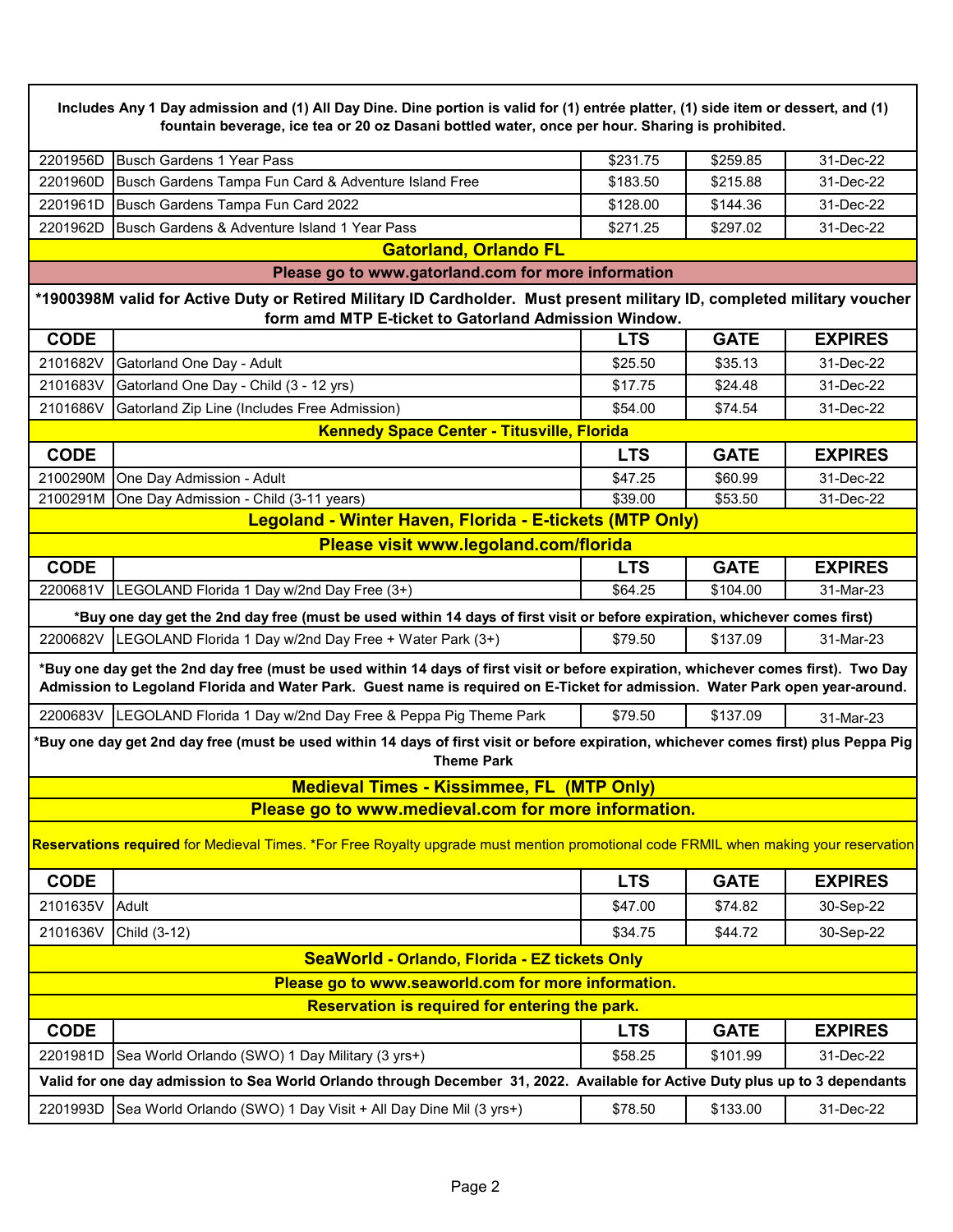| Valid for one day admission to Sea World Orlando through December 31, 2022. Available for Active Duty and Veteran Military plus<br>up to 3 dependants |                                                                                                                                                                                                                                                                                                                                                                                                                                                                                                                                                                                                                                                                                                                                                                                                                                                                                                                                                                                                                                                                      |                      |                      |                        |  |  |
|-------------------------------------------------------------------------------------------------------------------------------------------------------|----------------------------------------------------------------------------------------------------------------------------------------------------------------------------------------------------------------------------------------------------------------------------------------------------------------------------------------------------------------------------------------------------------------------------------------------------------------------------------------------------------------------------------------------------------------------------------------------------------------------------------------------------------------------------------------------------------------------------------------------------------------------------------------------------------------------------------------------------------------------------------------------------------------------------------------------------------------------------------------------------------------------------------------------------------------------|----------------------|----------------------|------------------------|--|--|
| 2201978D                                                                                                                                              | Sea World Orlando 2 Park Visit (SWO, AQ, BGT, & AI)                                                                                                                                                                                                                                                                                                                                                                                                                                                                                                                                                                                                                                                                                                                                                                                                                                                                                                                                                                                                                  | \$112.00             | \$138.38             | 28-Feb-23              |  |  |
| 2201974D                                                                                                                                              | Sea World Orlando 1 Year Pass                                                                                                                                                                                                                                                                                                                                                                                                                                                                                                                                                                                                                                                                                                                                                                                                                                                                                                                                                                                                                                        | \$231.75             | \$252.81             | 31-Dec-22              |  |  |
|                                                                                                                                                       | Valid for 1 yr from activition for unlimited visits.                                                                                                                                                                                                                                                                                                                                                                                                                                                                                                                                                                                                                                                                                                                                                                                                                                                                                                                                                                                                                 |                      |                      |                        |  |  |
| 2201977D                                                                                                                                              | Sea World/Aquatic/Bush Garden/Adven Island SAP                                                                                                                                                                                                                                                                                                                                                                                                                                                                                                                                                                                                                                                                                                                                                                                                                                                                                                                                                                                                                       | \$346.75             | \$375.93             | 31-Dec-22              |  |  |
| 2202087D                                                                                                                                              | Sea World Orlando Military Fun Card*                                                                                                                                                                                                                                                                                                                                                                                                                                                                                                                                                                                                                                                                                                                                                                                                                                                                                                                                                                                                                                 | \$78.25              | \$127.13             | 31-Dec-22              |  |  |
|                                                                                                                                                       | *Valid for unlimited admission on regularly schedule park operating days from 12/23/21 - 12/31/22. Available for sale to Active Duty                                                                                                                                                                                                                                                                                                                                                                                                                                                                                                                                                                                                                                                                                                                                                                                                                                                                                                                                 |                      |                      |                        |  |  |
|                                                                                                                                                       | and Veterans plus up to three (3) dependents. Fun Card does not include admission to select special events or discounts on food<br>and merchandise. Black out dates apply.                                                                                                                                                                                                                                                                                                                                                                                                                                                                                                                                                                                                                                                                                                                                                                                                                                                                                           |                      |                      |                        |  |  |
| 2201949D                                                                                                                                              | Sea World Orlando/Aquatica Orlando 2 Park Fun Card                                                                                                                                                                                                                                                                                                                                                                                                                                                                                                                                                                                                                                                                                                                                                                                                                                                                                                                                                                                                                   | \$203.75             | \$224.25             | 31-Dec-22              |  |  |
|                                                                                                                                                       | Fun Cards are valid for unlimited admission on regularly scheduled park operating days through December 31, 2022                                                                                                                                                                                                                                                                                                                                                                                                                                                                                                                                                                                                                                                                                                                                                                                                                                                                                                                                                     |                      |                      |                        |  |  |
|                                                                                                                                                       | Universal Studios - Orlando, FL- E-ticket (MTP Only)                                                                                                                                                                                                                                                                                                                                                                                                                                                                                                                                                                                                                                                                                                                                                                                                                                                                                                                                                                                                                 |                      |                      |                        |  |  |
|                                                                                                                                                       | Assumption of risk disclaimer: In connection with your purchase of Universal Orlando products and your visit to Universal Orlando,<br>including Universal Studios Florida, Universal's Islands of Adventure, Universal's Volcano Bay, Universal CityWalk, and the<br>Universal Orlando Resort hotels, please be advised that you must follow Universal Orlando's policies, CDC guidelines and the<br>recommendations of health officials. Please note that any public location where people are present provides an inherent risk of<br>exposure to COVID-19 and Universal Orlando cannot guarantee that you will not be exposed during your visit. By visiting Universal<br>Orlando, you acknowledge and agree that you assume these inherent risks associated with attendance. When you enter Universal<br>Orlando, you understand that you are subject to the Universal Orlando terms of service (including arbitration, class action waiver,<br>assumption of risk, and infectious disease release of liability) located at www.universalorlando.com/safetyinfo. |                      |                      |                        |  |  |
| Universal City Walk.                                                                                                                                  | *Base Ticket: Choice of 1 Park per day for the number of days purchased and includes admission to the paid entertainment venues of                                                                                                                                                                                                                                                                                                                                                                                                                                                                                                                                                                                                                                                                                                                                                                                                                                                                                                                                   |                      |                      |                        |  |  |
|                                                                                                                                                       | *PTOP: Park to Park ticket is hopping from Islands of Adventure and Universal Studios Orlando on the same day and includes admissions to<br>the paid entertainment venues of Universal City Walk.                                                                                                                                                                                                                                                                                                                                                                                                                                                                                                                                                                                                                                                                                                                                                                                                                                                                    |                      |                      |                        |  |  |
|                                                                                                                                                       | <b>*2 Park:</b> Admission to Universal Studios Orlando or Islands of Adventure.                                                                                                                                                                                                                                                                                                                                                                                                                                                                                                                                                                                                                                                                                                                                                                                                                                                                                                                                                                                      |                      |                      |                        |  |  |
|                                                                                                                                                       | *3 Park: Admission to Universal Studio Orlando, Islands of Adventure, or Volcano Bay Water Theme Park.                                                                                                                                                                                                                                                                                                                                                                                                                                                                                                                                                                                                                                                                                                                                                                                                                                                                                                                                                               |                      |                      |                        |  |  |
|                                                                                                                                                       | UNIVERSAL STUDIOS ORLANDO - 2022 MILITARY FREEDOM PASS                                                                                                                                                                                                                                                                                                                                                                                                                                                                                                                                                                                                                                                                                                                                                                                                                                                                                                                                                                                                               |                      |                      |                        |  |  |
| <b>CODE</b>                                                                                                                                           |                                                                                                                                                                                                                                                                                                                                                                                                                                                                                                                                                                                                                                                                                                                                                                                                                                                                                                                                                                                                                                                                      | <b>LTS</b>           | <b>GATE</b>          | <b>EXPIRES</b>         |  |  |
| 2200378V                                                                                                                                              | *2 Park - Military Freedom Pass - Adult                                                                                                                                                                                                                                                                                                                                                                                                                                                                                                                                                                                                                                                                                                                                                                                                                                                                                                                                                                                                                              | \$200.00             | \$234.29             | 31-Dec-22              |  |  |
| 2200379V                                                                                                                                              | *2 Park - Military Freedom Pass - Child (3-9 yrs)                                                                                                                                                                                                                                                                                                                                                                                                                                                                                                                                                                                                                                                                                                                                                                                                                                                                                                                                                                                                                    | $\overline{$}195.00$ | $\overline{$}228.96$ | 31-Dec-22              |  |  |
|                                                                                                                                                       | 2200380V *3 Park - Military Freedom Pass - Adult                                                                                                                                                                                                                                                                                                                                                                                                                                                                                                                                                                                                                                                                                                                                                                                                                                                                                                                                                                                                                     | \$235.00             | \$271.56             | 31-Dec-22              |  |  |
|                                                                                                                                                       | 2200381V  *3 Park - Military Freedom Pass - Child (3-9 yrs)                                                                                                                                                                                                                                                                                                                                                                                                                                                                                                                                                                                                                                                                                                                                                                                                                                                                                                                                                                                                          | \$230.00             | \$266.24             | 31-Dec-22              |  |  |
|                                                                                                                                                       | * Tickets grant <i>unlimited</i> access every day from November 11, 2021 through December 31, 2022 - with NO blockout dates, however<br>Volcano Bay is CLOSED on select dates.                                                                                                                                                                                                                                                                                                                                                                                                                                                                                                                                                                                                                                                                                                                                                                                                                                                                                       |                      |                      |                        |  |  |
|                                                                                                                                                       | Ticket usage must be completed on or before the expiration date.                                                                                                                                                                                                                                                                                                                                                                                                                                                                                                                                                                                                                                                                                                                                                                                                                                                                                                                                                                                                     |                      |                      |                        |  |  |
|                                                                                                                                                       | Valid for United States Armed Forces Active Duty, Retired, Reserves, Nat'l Guard, and DoD Civilians only.<br>Contractors are not qualified to use tickets.                                                                                                                                                                                                                                                                                                                                                                                                                                                                                                                                                                                                                                                                                                                                                                                                                                                                                                           |                      |                      | Foreign Affiliates and |  |  |
|                                                                                                                                                       | Purchase restricted to no more than (6) tickets with valid Military/Spouse ID.                                                                                                                                                                                                                                                                                                                                                                                                                                                                                                                                                                                                                                                                                                                                                                                                                                                                                                                                                                                       |                      |                      |                        |  |  |
|                                                                                                                                                       | Guests must present a valid Military ID at time of purchase and upon activation/exchange.                                                                                                                                                                                                                                                                                                                                                                                                                                                                                                                                                                                                                                                                                                                                                                                                                                                                                                                                                                            |                      |                      |                        |  |  |
|                                                                                                                                                       | Tickets must be used by the same person on all days.                                                                                                                                                                                                                                                                                                                                                                                                                                                                                                                                                                                                                                                                                                                                                                                                                                                                                                                                                                                                                 |                      |                      |                        |  |  |
| UNIVERSAL STUDIOS ORLANDO - 2022 HALLOWEEN HORROR NIGHTS (HHN)                                                                                        |                                                                                                                                                                                                                                                                                                                                                                                                                                                                                                                                                                                                                                                                                                                                                                                                                                                                                                                                                                                                                                                                      |                      |                      |                        |  |  |
| <b>CODE</b>                                                                                                                                           |                                                                                                                                                                                                                                                                                                                                                                                                                                                                                                                                                                                                                                                                                                                                                                                                                                                                                                                                                                                                                                                                      | <b>LTS</b>           | <b>GATE</b>          | <b>EXPIRES</b>         |  |  |
| 2202178V                                                                                                                                              | Universal Orlando - 2022 HHN Admission (Entry from 6:30pm)                                                                                                                                                                                                                                                                                                                                                                                                                                                                                                                                                                                                                                                                                                                                                                                                                                                                                                                                                                                                           | \$70.00              | \$78.80              | 5-Oct-22               |  |  |
|                                                                                                                                                       | Valid for one of the following nights ONLY: 9/2, 9/3, 9/4, 9/7, 9/8, 9/9, 9/10, 9/11, 9/15, 9/18, 9/21, 9/22, 9/25, 9/28, 9/29, 10/5.                                                                                                                                                                                                                                                                                                                                                                                                                                                                                                                                                                                                                                                                                                                                                                                                                                                                                                                                |                      |                      |                        |  |  |
| Warning: Event is too intense for young children and is not reccommended for children under the age of 13 years.                                      |                                                                                                                                                                                                                                                                                                                                                                                                                                                                                                                                                                                                                                                                                                                                                                                                                                                                                                                                                                                                                                                                      |                      |                      |                        |  |  |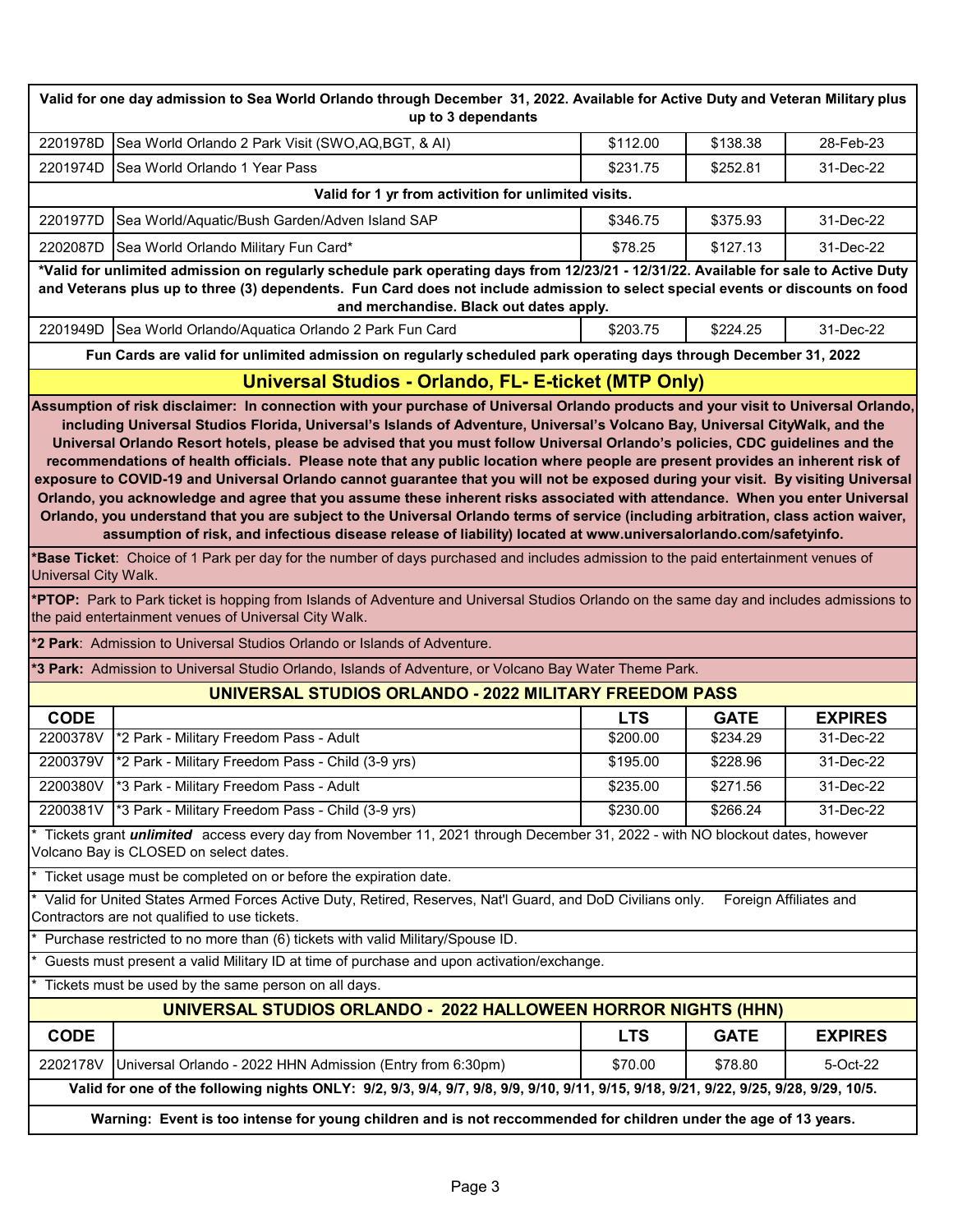| Refer to www.universalticketcalendar.com for valid dates. |                                                               |            |             |                |
|-----------------------------------------------------------|---------------------------------------------------------------|------------|-------------|----------------|
| <b>CODE</b>                                               |                                                               | <b>LTS</b> | <b>GATE</b> | <b>EXPIRES</b> |
| 2101471V                                                  | UO - 1 Park 1 Day Base - ANYTIME - Adult                      | \$115.50   | \$154.43    | 31-Dec-22      |
| 2101472V                                                  | UO - 1 Park 1 Day Base - ANYTIME - Child (3-9 yrs.)           | \$110.25   | \$149.10    | 31-Dec-22      |
| 2100833V                                                  | UO - 2 Park 1 Day 2 Park to Park - ANYTIME - Adult            | \$165.25   | \$213.00    | 31-Dec-22      |
| 2100839V                                                  | UO - 2 Park 1 Day 2 Park to Park - ANYTIME - Child (3-9 yrs.) | \$160.25   | \$207.68    | 31-Dec-22      |
|                                                           | 2 DAY UNIVERSAL STUDIOS ORLANDO                               |            |             |                |
| <b>CODE</b>                                               |                                                               | <b>LTS</b> | <b>GATE</b> | <b>EXPIRES</b> |
| 2100853V                                                  | UO - 2 Park 2 Day Base - Adult                                | \$214.00   | \$232.16    | 31-Dec-22      |
| 2100855V                                                  | UO - 2 Park 2 Day Base - Child (3-9 yrs.)                     | \$204.00   | \$221.51    | 31-Dec-22      |
| 2100875V                                                  | UO - 2 Park 2 Day Park to Park - Adult                        | \$253.00   | \$296.06    | 31-Dec-22      |
| 2100876V                                                  | UO - 2 Park 2 Day Park to Park - Child (3-9 yrs.)             | \$243.75   | \$285.41    | 31-Dec-22      |
| 2100856V                                                  | UO - 3 Park 2 Day Park to Park - Adult                        | \$289.50   | \$338.66    | 31-Dec-22      |
| 2100854V                                                  | UO - 3 Park 2 Day Park to Park - Child (3-9 yrs.)             | \$280.50   | \$328.01    | 31-Dec-22      |
|                                                           | <b>3 DAY UNIVERSAL STUDIOS ORLANDO</b>                        |            |             |                |
| <b>CODE</b>                                               |                                                               | <b>LTS</b> | <b>GATE</b> | <b>EXPIRES</b> |
| 2100858V                                                  | UO - 2 Park 3 Day Base - Adult                                | \$228.75   | \$269.43    | 31-Dec-22      |
| 2100859V                                                  | UO - 2 Park 3 Day Base - Child (3-9 yrs.)                     | \$219.00   | \$258.78    | 31-Dec-22      |
| 2100877V                                                  | UO - 2 Park 3 Day Park to Park - Adult                        | \$266.50   | \$333.33    | 31-Dec-22      |
| 2100878V                                                  | UO - 2 Park 3 Day Park to Park - Child (3-9 yrs.)             | \$257.50   | \$322.68    | 31-Dec-22      |
| 2100868V                                                  | UO - 3 Park 3 Day Base - Adult                                | \$267.75   | \$312.03    | 31-Dec-22      |
| 2100866V                                                  | UO - 3 Park 3 Day Base - Child (3-9 yrs.)                     | \$258.00   | \$301.38    | 31-Dec-22      |
| 2100852V                                                  | UO - 3 Park 3 Day Park to Park - Adult                        | \$302.50   | \$375.93    | 31-Dec-22      |
| 2100851V                                                  | UO - 3 Park 3 Day Park to Park - Child (3-9 yrs.)             | \$293.50   | \$365.28    | 31-Dec-22      |
|                                                           | <b>4 DAY UNIVERSAL STUDIOS ORLANDO</b>                        |            |             |                |
| <b>CODE</b>                                               |                                                               | <b>LTS</b> | <b>GATE</b> | <b>EXPIRES</b> |
| 2100865V                                                  | UO - 2 Park 4 Day Base - Adult                                | \$234.25   | \$284.34    | 31-Dec-22      |
| 2100867V                                                  | UO - 2 Park 4 Day Base - Child (3-9 yrs.)                     | \$225.00   | \$273.69    | 31-Dec-22      |
| 2100873V                                                  | UO - 2 Park 4 Day Park to Park - Adult                        | \$282.00   | \$353.57    | 31-Dec-22      |
| 2100872V                                                  | UO - 2 Park 4 Day Park to Park - Child (3-9 yrs.)             | \$273.00   | \$342.92    | 31-Dec-22      |
|                                                           | 2100864V UO - 3 Park 4 Day Base - Adult                       | \$281.25   | \$337.59    | 31-Dec-22      |
| 2100863V                                                  | UO - 3 Park 4 Day Base - Child (3-9 yrs.)                     | \$272.00   | \$326.94    | 31-Dec-22      |
| 2100848V                                                  | UO - 3 Park 4 Day Park to Park - Adult                        | \$326.75   | \$406.82    | 31-Dec-22      |
| 2100845V                                                  | UO - 3 Park 4 Day Park to Park - Child (3-9 yrs.)             | \$317.75   | \$350.37    | 31-Dec-22      |
|                                                           | 5 DAY UNIVERSAL STUDIOS ORLANDO                               |            |             |                |
| <b>CODE</b>                                               |                                                               | <b>LTS</b> | <b>GATE</b> | <b>EXPIRES</b> |
| 2100870V                                                  | UO - 2 Park 5 Day Base - Adult                                | \$242.75   | \$297.12    | 31-Dec-22      |
| 2100874V                                                  | UO - 2 Park 5 Day Base - Child (3-9 yrs.)                     | \$233.50   | \$286.47    | 31-Dec-22      |
| 2100871V                                                  | UO - 2 Park 5 Day Park to Park - Adult                        | \$295.50   | \$371.67    | 31-Dec-22      |
| 2100869V                                                  | UO - 2 Park 5 Day Park to Park - Child (3-9 yrs.)             | \$286.50   | \$361.02    | 31-Dec-22      |
| 2100862V                                                  | UO - 3 Park 5 Day Base - Adult                                | \$298.50   | \$361.02    | 31-Dec-22      |
| 2100861V                                                  | UO - 3 Park 5 Day Base - Child (3-9 yrs.)                     | \$289.25   | \$350.37    | 31-Dec-22      |
| 2100842V                                                  | UO - 3 Park 5 Day Park to Park - Adult                        | \$349.00   | \$435.57    | 31-Dec-22      |
| 2100843V                                                  | UO - 3 Park 5 Day Park to Park - Child (3-9 yrs.)             | \$340.00   | \$424.92    | 31-Dec-22      |
|                                                           | <b>2022 WDW MILITARY PROMOTION</b>                            |            |             |                |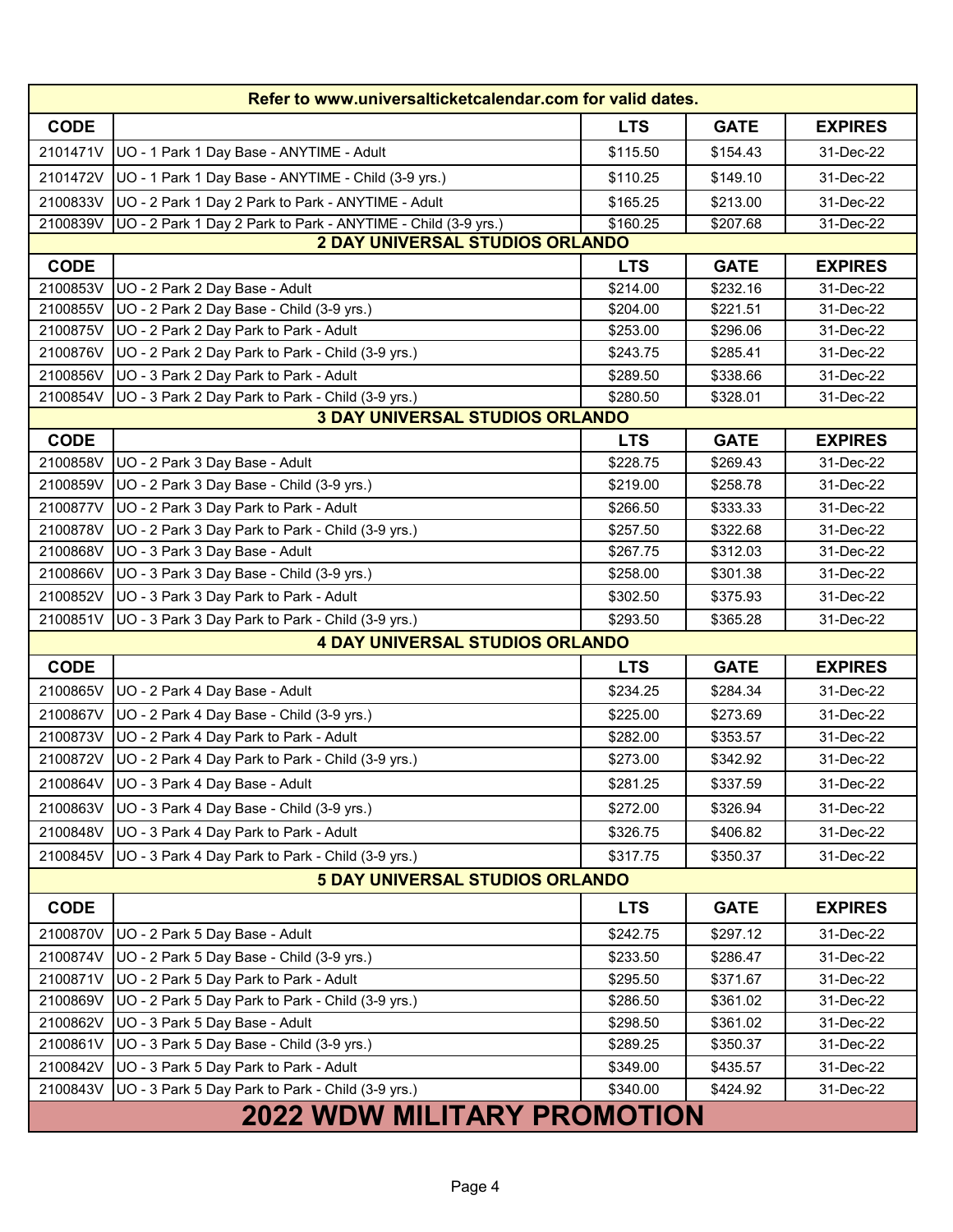|                                                                                                                                       | Ticket usage valid beginning January 1, 2022. Tickets expire December 16, 2022                                                        |                |                  |                   |
|---------------------------------------------------------------------------------------------------------------------------------------|---------------------------------------------------------------------------------------------------------------------------------------|----------------|------------------|-------------------|
|                                                                                                                                       | (Military Promotional tickets are valid ONLY for Active Duty, Reservists, National Guard, Retired, Foreign Military, Military Cadets, |                |                  |                   |
|                                                                                                                                       | NOAA & USPHS with a valid military identification can purchase up to 6 tickets within the promotion. Spouses with a military ID       |                |                  |                   |
| may purchase the tickets if the military sponsor will not be present at the park. At least one eligible military ID must be presented |                                                                                                                                       |                |                  |                   |
|                                                                                                                                       | on subsequent visits.)                                                                                                                |                |                  |                   |
| <b>CODE</b>                                                                                                                           | 2022 Walt Disney World Military Promotional Tickets                                                                                   |                | <b>LTS PRICE</b> | <b>GATE PRICE</b> |
| 2200407D                                                                                                                              | <b>DTC Military Promo 4 Day Hopper</b>                                                                                                | 3 yrs. & up    | \$322.00         | \$350.39          |
| 2200408D                                                                                                                              | <b>DTC Military Promo 4 Day Hopper Plus</b>                                                                                           | 3 yrs. & up    | \$351.25         | \$382.34          |
| 2200409D                                                                                                                              | <b>DTC Military Promo 4 Day Hopper Genie</b>                                                                                          | 3 yrs. & up    | \$380.50         | \$430.26          |
| 2200410D                                                                                                                              | <b>DTC Military Promo 4 Day Hopper Plus Genie</b>                                                                                     | 3 yrs. & up    | \$409.50         | \$462.21          |
| 2200411D                                                                                                                              | <b>DTC Military Promo 5 Day Hopper</b>                                                                                                | 3 yrs. & up    | \$341.50         | \$371.69          |
| 2200412D                                                                                                                              | <b>DTC Military Promo 5 Day Hopper Plus</b>                                                                                           | 3 yrs. & up    | \$370.75         | \$403.64          |
| 2200413D                                                                                                                              | <b>DTC Military Promo 5 Day Hopper Genie</b>                                                                                          | 3 yrs. & up    | \$414.50         | \$467.54          |
| 2200414D                                                                                                                              | <b>DTC Military Promo 5 Day Hopper Plus Genie</b>                                                                                     | 3 yrs. & up    | \$443.50         | \$499.49          |
|                                                                                                                                       | <b>DISNEYWORLD FLORIDA - MAGIC YOUR WAY TICKETS</b>                                                                                   |                |                  |                   |
| <b>CODE</b>                                                                                                                           | <b>1 DAY DISNEYWORLD FLORIDA</b>                                                                                                      |                | <b>LTS PRICE</b> | <b>GATE PRICE</b> |
|                                                                                                                                       | Seasonal Tickets blockout dates: December 17, 2022 - December 31, 2022. Tickets expire December 15, 2023.                             |                |                  |                   |
| 2200885D                                                                                                                              | DTC 1 Day Seasonal Base                                                                                                               | <b>Adult</b>   | \$115.50         | \$116.09          |
| 2200886D                                                                                                                              | <b>DTC 1 Day Seasonal Base</b>                                                                                                        | Child 3-9 yrs. | \$110.50         | \$110.76          |
| 2200887D                                                                                                                              | <b>DTC 1 Day Seasonal Hopper</b>                                                                                                      | <b>Adult</b>   | \$185.00         | \$185.31          |
| 2200888D                                                                                                                              | <b>DTC 1 Day Seasonal Hopper</b>                                                                                                      | Child 3-9 yrs. | \$179.75         | \$179.99          |
| 2200890D                                                                                                                              | <b>DTC 1 Day Seasonal Base Plus</b>                                                                                                   | <b>Adult</b>   | \$190.25         | \$190.64          |
| 2200893D                                                                                                                              | <b>DTC 1 Day Seasonal Base Plus</b>                                                                                                   | Child 3-9 yrs. | \$185.00         | \$185.31          |
| 2200894D                                                                                                                              | <b>DTC 1 Day Seasonal Hopper Plus</b>                                                                                                 | <b>Adult</b>   | \$206.00         | \$206.61          |
| 2200895D                                                                                                                              | <b>DTC 1 Day Seasonal Hopper Plus</b>                                                                                                 | Child 3-9 yrs. | \$200.75         | \$201.29          |
| <b>CODE</b>                                                                                                                           | <u>1 DAY DISNEYWORLD FLORIDA</u>                                                                                                      |                | <b>LTS PRICE</b> | <b>GATE PRICE</b> |
| 2200896D                                                                                                                              | DTC 1 Day Base                                                                                                                        | Adult          | \$146.75         | \$148.04          |
| 2200897D                                                                                                                              | DTC 1 Day Base                                                                                                                        | Child 3-9 yrs. | \$141.50         | \$142.71          |
| 2200918D                                                                                                                              | DTC 1 Day Hopper                                                                                                                      | Adult          | \$216.50         | \$217.26          |
| 2200919D                                                                                                                              | DTC 1 Day Hopper                                                                                                                      | Child 3-9 yrs. | \$211.25         | \$211.94          |
| 2200936D                                                                                                                              | DTC 1 Day Base Plus                                                                                                                   | Adult          | \$221.75         | \$222.59          |
| 2200937D                                                                                                                              | <b>DTC 1 Day Base Plus</b>                                                                                                            | Child 3-9 yrs. | \$216.50         | \$217.26          |
| 2200956D                                                                                                                              | DTC 1 Day Hopper Plus                                                                                                                 | Adult          | \$237.50         | \$238.56          |
| 2200957D                                                                                                                              | DTC 1 Day Hopper Plus                                                                                                                 | Child 3-9 yrs. | \$232.25         | \$233.24          |
| <b>CODE</b>                                                                                                                           | <b>2 DAY DISNEYWORLD FLORIDA</b>                                                                                                      |                | <b>LTS PRICE</b> | <b>GATE PRICE</b> |
| 2200898D                                                                                                                              | DTC 2 Day Base                                                                                                                        | Adult          | \$223.75         | \$224.72          |
| 2200899D                                                                                                                              | DTC 2 Day Base                                                                                                                        | Child 3-9 yrs. | \$213.25         | \$214.07          |
| 2200916D                                                                                                                              | DTC 2 Day Hopper                                                                                                                      | Adult          | \$302.50         | \$304.59          |
| 2200917D                                                                                                                              | DTC 2 Day Hopper                                                                                                                      | Child 3-9 yrs. | \$292.00         | \$293.94          |
| 2200938D                                                                                                                              | <b>DTC 2 Day Base Plus</b>                                                                                                            | Adult          | \$297.25         | \$299.27          |
| 2200939D                                                                                                                              | DTC 2 Day Base Plus                                                                                                                   | Child 3-9 yrs. | \$286.75         | \$288.62          |
| 2200958D                                                                                                                              | <b>DTC 2 Day Hopper Plus</b>                                                                                                          | Adult          | \$323.50         | \$325.89          |
| 2200959D                                                                                                                              | <b>DTC 2 Day Hopper Plus</b>                                                                                                          | Child 3-9 yrs. | \$313.00         | \$315.24          |
| 2200976D                                                                                                                              | DTC 2 Day Base Genie                                                                                                                  | Adult          | \$255.25         | \$256.67          |
| 2200977D                                                                                                                              | DTC 2 Day Base Genie                                                                                                                  | Child 3-9 yrs. | \$244.75         | \$246.02          |
| 2200994D                                                                                                                              | <b>DTC 2 Day Hopper Genie</b>                                                                                                         | Adult          | \$334.00         | \$336.54          |
| 2200995D                                                                                                                              | DTC 2 Day Hopper Genie                                                                                                                | Child 3-9 yrs. | \$323.50         | \$325.89          |
| 2201012D                                                                                                                              | DTC 2 Day Base Plus Genie                                                                                                             | Adult          | \$328.75         | \$331.22          |
| 2201013D                                                                                                                              | DTC 2 Day Base Plus Genie                                                                                                             | Child 3-9 yrs. | \$318.25         | \$320.57          |
| 2201030D                                                                                                                              | DTC 2 Day Hopper Plus Genie                                                                                                           | Adult          | \$355.00         | \$357.84          |
| 2201031D                                                                                                                              | DTC 2 Day Hopper Plus Genie                                                                                                           | Child 3-9 yrs. | \$344.50         | \$347.19          |
| <b>CODE</b>                                                                                                                           | <b>3 DAY DISNEYWORLD FLORIDA</b>                                                                                                      |                | <b>LTS PRICE</b> | <b>GATE PRICE</b> |
| 2200900D                                                                                                                              | DTC 3 Day Base                                                                                                                        | Adult          | \$320.00         | \$335.48          |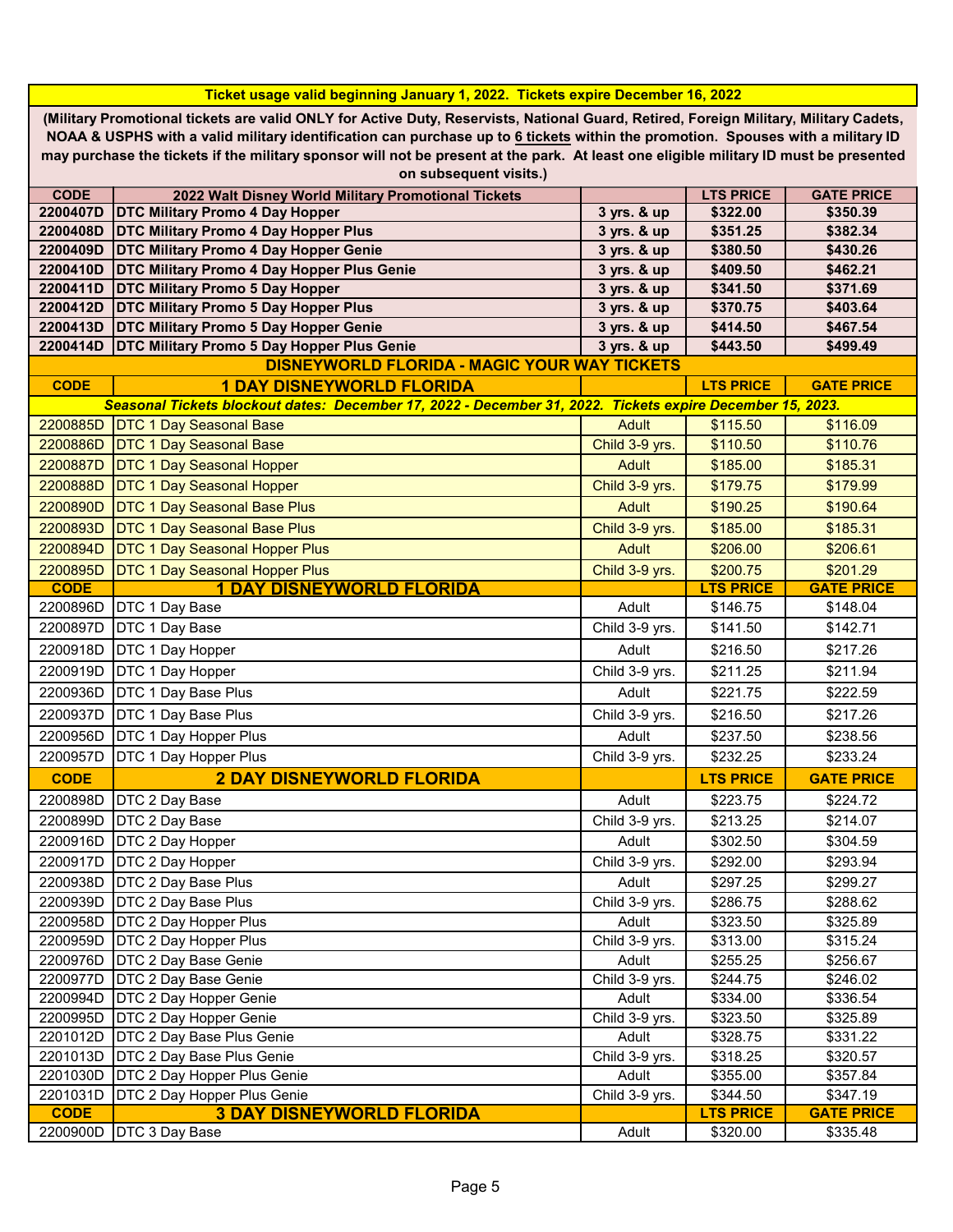| 2200901D    | DTC 3 Day Base                   | Child 3-9 yrs. | \$304.75         | \$319.50          |
|-------------|----------------------------------|----------------|------------------|-------------------|
| 2200920D    | <b>DTC 3 Day Hopper</b>          | Adult          | \$395.50         | \$415.35          |
| 2200921D    | DTC 3 Day Hopper                 | Child 3-9 yrs. | \$380.25         | \$399.38          |
| 2200940D    | DTC 3 Day Base Plus              | Adult          | \$390.50         | \$410.03          |
| 2200941D    | DTC 3 Day Base Plus              | Child 3-9 yrs. | \$375.25         | \$394.05          |
| 2200960D    | DTC 3 Day Hopper Plus            | Adult          | \$415.75         | \$436.65          |
| 2200961D    | DTC 3 Day Hopper Plus            | Child 3-9 yrs. | \$400.50         | \$420.68          |
| 2200978D    | DTC 3 Day Base Genie             | Adult          | \$365.25         | \$383.40          |
| 2200979D    | DTC 3 Day Base Genie             | Child 3-9 yrs. | \$350.00         | \$367.43          |
| 2200996D    | DTC 3 Day Hopper Genie           | Adult          | \$440.75         | \$463.28          |
| 2200997D    | DTC 3 Day Hopper Genie           | Child 3-9 yrs. | \$425.75         | \$447.30          |
| 2201014D    | DTC 3 Day Base Plus Genie        | Adult          | \$435.75         | \$457.95          |
| 2201015D    | DTC 3 Day Base Plus Genie        | Child 3-9 yrs. | \$420.75         | \$441.98          |
| 2201032D    | DTC 3 Day Hopper Plus Genie      | Adult          | \$461.00         | \$484.58          |
| 2201033D    | DTC 3 Day Hopper Plus Genie      | Child 3-9 yrs. | \$446.00         | \$468.60          |
| <b>CODE</b> | <b>4 DAY DISNEYWORLD FLORIDA</b> |                | <b>LTS PRICE</b> | <b>GATE PRICE</b> |
| 2200902D    | DTC 4 Day Base                   | Adult          | \$424.75         | \$446.24          |
| 2200903D    | DTC 4 Day Base                   | Child 3-9 yrs. | \$406.50         | \$427.07          |
| 2200922D    | DTC 4 Day Hopper                 | Adult          | \$510.50         | \$536.76          |
| 2200923D    | DTC 4 Day Hopper                 | Child 3-9 yrs. | \$492.25         | \$517.59          |
| 2200942D    | DTC 4 Day Base Plus              | Adult          | \$495.25         | \$520.79          |
| 2200943D    | DTC 4 Day Base Plus              | Child 3-9 yrs. | \$477.25         | \$501.62          |
| 2200962D    | DTC 4 Day Hopper Plus            | Adult          | \$530.50         | \$558.06          |
| 2200963D    | <b>DTC 4 Day Hopper Plus</b>     | Child 3-9 yrs. | \$512.50         | \$538.89          |
| 2200980D    | DTC 4 Day Base Genie             | Adult          | \$485.25         | \$510.14          |
| 2200981D    | DTC 4 Day Base Genie             | Child 3-9 yrs. | \$467.00         | \$490.97          |
| 2200998D    | DTC 4 Day Hopper Genie           | Adult          | \$570.75         | \$600.66          |
| 2200999D    | DTC 4 Day Hopper Genie           | Child 3-9 yrs. | \$552.75         | \$581.49          |
| 2201016D    | DTC 4 Day Base Plus Genie        | Adult          | \$555.75         | \$584.69          |
| 2201017D    | DTC 4 Day Base Plus Genie        | Child 3-9 yrs. | \$537.50         | \$565.52          |
| 2201034D    | DTC 4 Day Hopper Plus Genie      | Adult          | \$591.00         | \$621.96          |
| 2201035D    | DTC 4 Day Hopper Plus Genie      | Child 3-9 yrs. | \$573.00         | \$602.79          |
| <b>CODE</b> | <b>5 DAY DISNEYWORLD FLORIDA</b> |                | <b>LTS PRICE</b> | <b>GATE PRICE</b> |
|             | 2200904D   DTC 5 Day Base        | Adult          | \$457.00         | \$480.32          |
| 2200905D    | DTC 5 Day Base                   | Child 3-9 yrs. | \$437.75         | \$460.08          |
| 2200924D    | DTC 5 Day Hopper                 | Adult          | \$542.75         | \$570.84          |
| 2200925D    | DTC 5 Day Hopper                 | Child 3-9 yrs. | \$523.50         | \$550.61          |
| 2200944D    | <b>DTC 5 Day Base Plus</b>       | Adult          | \$527.50         | \$554.87          |
| 2200945D    | DTC 5 Day Base Plus              | Child 3-9 yrs. | \$508.50         | \$534.63          |
| 2200964D    | DTC 5 Day Hopper Plus            | Adult          | \$562.75         | \$592.14          |
| 2200965D    | <b>DTC 5 Day Hopper Plus</b>     | Child 3-9 yrs. | \$543.75         | \$571.91          |
| 2200982D    | DTC 5 Day Base Genie             | Adult          | \$532.50         | \$560.19          |
| 2200983D    | DTC 5 Day Base Genie             | Child 3-9 yrs. | \$513.50         | \$539.96          |
| 2201000D    | DTC 5 Day Hopper Genie           | Adult          | \$618.25         | \$650.72          |
| 2201001D    | DTC 5 Day Hopper Genie           | Child 3-9 yrs. | \$599.00         | \$630.48          |
| 2201018D    | DTC 5 Day Base Plus Genie        | Adult          | \$603.25         | \$634.74          |
| 2201019D    | DTC 5 Day Base Plus Genie        | Child 3-9 yrs. | \$584.00         | \$614.51          |
| 2201036D    | DTC 5 Day Hopper Plus Genie      | Adult          | \$638.50         | \$672.02          |
| 2201037D    | DTC 5 Day Hopper Plus Genie      | Child 3-9 yrs. | \$619.25         | \$651.78          |
| <b>CODE</b> | <b>6 DAY DISNEYWORLD FLORIDA</b> |                | <b>LTS PRICE</b> | <b>GATE PRICE</b> |
| 2200906D    | DTC 6 Day Base                   | Adult          | \$471.00         | \$495.23          |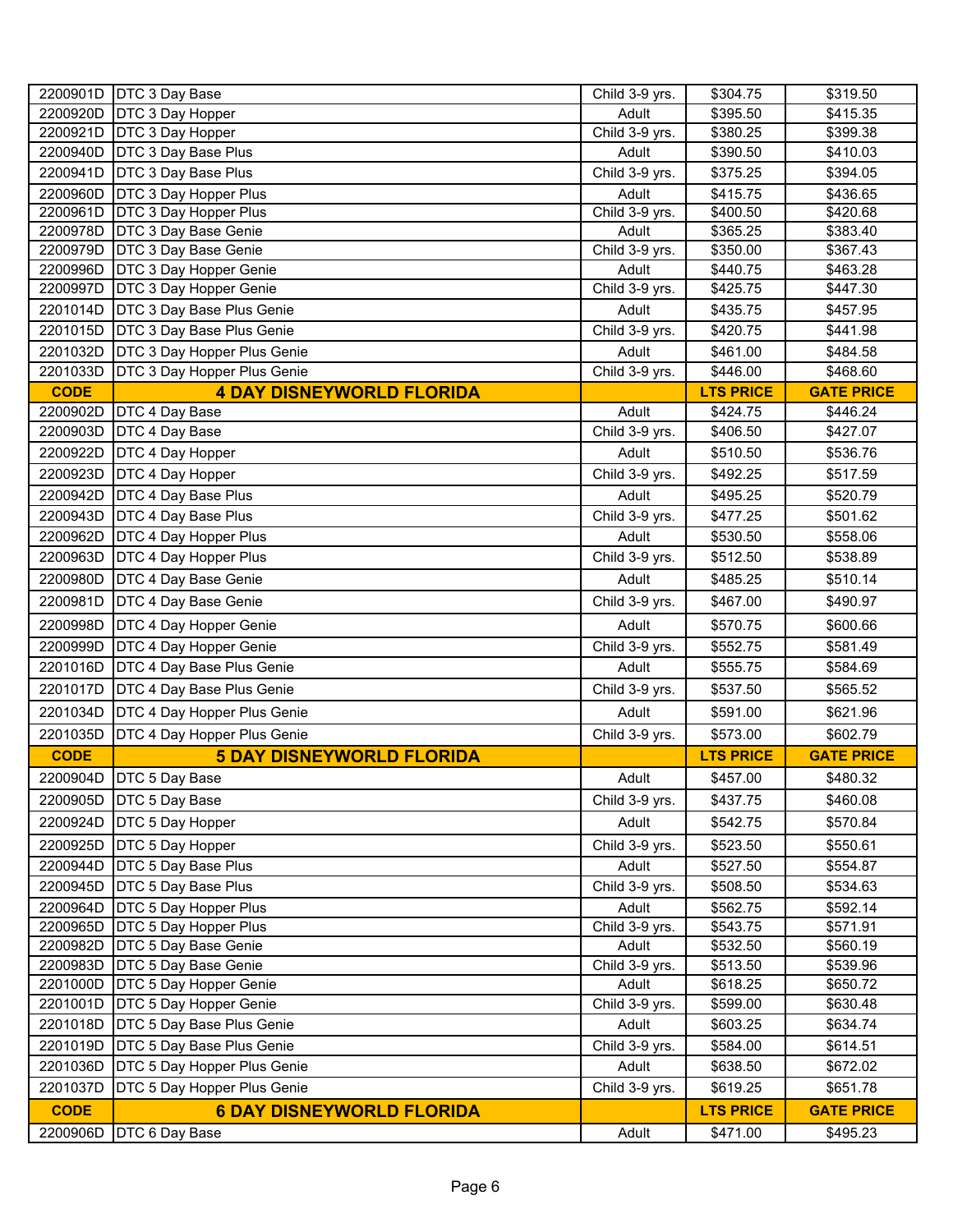| 2200907D    | <b>DTC 6 Day Base</b>              | Child 3-9 yrs. | \$451.00         | \$473.93          |
|-------------|------------------------------------|----------------|------------------|-------------------|
| 2200926D    | <b>DTC 6 Day Hopper</b>            | Adult          | \$556.75         | \$585.75          |
| 2200927D    | <b>DTC 6 Day Hopper</b>            | Child 3-9 yrs. | \$536.50         | \$564.45          |
| 2200946D    | DTC 6 Day Base Plus                | Adult          | \$541.75         | \$569.78          |
| 2200947D    | DTC 6 Day Base Plus                | Child 3-9 yrs. | \$521.50         | \$548.48          |
| 2200984D    | <b>DTC 6 Day Hopper Plus</b>       | Adult          | \$561.75         | \$591.08          |
| 2200985D    | <b>DTC 6 Day Hopper Plus</b>       | Child 3-9 yrs. | \$541.75         | \$569.78          |
| 2200266D    | DTC 6 Day Base Genie               | Adult          | \$534.00         | \$690.12          |
| 2200267D    | <b>DTC 6 Day Base Genie</b>        | Child 3-9 yrs. | \$515.50         | \$690.12          |
| 2201002D    | DTC 6 Day Hopper Genie             | Adult          | \$647.50         | \$681.60          |
| 2201003D    | <b>DTC 6 Day Hopper Genie</b>      | Child 3-9 yrs. | \$627.25         | \$660.30          |
| 2201020D    | DTC 6 Day Base Plus Genie          | Adult          | \$632.25         | \$665.63          |
| 2201021D    | DTC 6 Day Base Plus Genie          | Child 3-9 yrs. | \$612.25         | \$644.33          |
| 2201038D    | DTC 6 Day Hopper Plus Genie        | Adult          | \$667.75         | \$702.90          |
| 2201039D    | DTC 6 Day Hopper Plus Genie        | Child 3-9 yrs. | \$647.50         | \$681.60          |
|             |                                    |                |                  |                   |
| <b>CODE</b> | <b>7 DAY DISNEYWORLD FLORIDA</b>   |                | <b>LTS PRICE</b> | <b>GATE PRICE</b> |
| 2200908D    | <b>DTC 7 Day Base</b>              | Adult          | \$484.25         | \$509.07          |
| 2200909D    | <b>DTC 7 Day Base</b>              | Child 3-9 yrs. | \$464.00         | \$487.77          |
| 2200928D    | <b>DTC 7 Day Hopper</b>            | Adult          | \$569.75         | \$599.60          |
| 2200929D    | <b>DTC 7 Day Hopper</b>            | Child 3-9 yrs. | \$549.75         | \$578.30          |
| 2200948D    | <b>DTC 7 Day Base Plus</b>         | Adult          | \$554.75         | \$583.62          |
| 2200949D    | <b>DTC 7 Day Base Plus</b>         | Child 3-9 yrs. | \$534.50         | \$562.32          |
| 2200968D    | <b>DTC 7 Day Hopper Plus</b>       | Adult          | \$590.00         | \$620.90          |
| 2200969D    | <b>DTC 7 Day Hopper Plus</b>       | Child 3-9 yrs. | \$569.75         | \$599.60          |
| 2200986D    | <b>DTC 7 Day Base Genie</b>        | Adult          | \$590.00         | \$620.90          |
| 2200987D    | <b>DTC 7 Day Base Genie</b>        | Child 3-9 yrs. | \$569.75         | \$599.60          |
| 2201004D    | <b>DTC 7 Day Hopper Genie</b>      | Adult          | \$675.75         | \$820.05          |
| 2201005D    | <b>DTC 7 Day Hopper Genie</b>      | Child 3-9 yrs. | \$655.50         | \$711.42          |
| 2201022D    | DTC 7 Day Base Plus Genie          | Adult          | \$660.50         | \$695.45          |
| 2201023D    | DTC 7 Day Base Plus Genie          | Child 3-9 yrs. | \$640.50         | \$674.15          |
| 2201040D    | <b>DTC 7 Day Hopper Plus Genie</b> | Adult          | \$695.75         | \$732.72          |
| 2201041D    | <b>DTC 7 Day Hopper Plus Genie</b> | Child 3-9 yrs. | \$675.75         | \$711.42          |
| <b>CODE</b> | <b>8 DAY DISNEYWORLD FLORIDA</b>   |                | <b>LTS PRICE</b> | <b>GATE PRICE</b> |
|             | 2200910D   DTC 8 Day Base          | Adult          | \$509.50         | \$535.70          |
|             | 2200911D   DTC 8 Day Base          | Child 3-9 yrs. | \$488.25         | \$513.33          |
| 2200930D    | <b>DTC 8 Day Hopper</b>            | Adult          | \$595.00         | \$626.22          |
| 2200931D    | DTC 8 Day Hopper                   | Child 3-9 yrs. | \$574.00         | \$603.86          |
| 2200950D    | <b>DTC 8 Day Base Plus</b>         | Adult          | \$580.00         | \$610.25          |
| 2200951D    | <b>DTC 8 Day Base Plus</b>         | Child 3-9 yrs. | \$558.75         | \$587.88          |
| 2200970D    | DTC 8 Day Hopper Plus              | Adult          | \$615.25         | \$647.52          |
| 2200971D    | <b>DTC 8 Day Hopper Plus</b>       | Child 3-9 yrs. | \$594.00         | $\sqrt{$625.16}$  |
| 2200988D    | DTC 8 Day Base Genie               | Adult          | \$630.25         | \$663.50          |
| 2200989D    | DTC 8 Day Base Genie               | Child 3-9 yrs. | \$609.25         | \$641.13          |
| 2201006D    | DTC 8 Day Hopper Genie             | Adult          | \$716.00         | \$754.02          |
| 2201007D    | DTC 8 Day Hopper Genie             | Child 3-9 yrs. | \$694.75         | \$731.66          |
| 2201024D    | DTC 8 Day Base Plus Genie          | Adult          | \$701.00         | \$738.05          |
| 2201025D    | DTC 8 Day Base Plus Genie          | Child 3-9 yrs. | \$679.75         | \$715.68          |
| 2201042D    | DTC 8 Day Hopper Plus Genie        | Adult          | \$736.25         | \$775.32          |
| 2201043D    | DTC 8 Day Hopper Plus Genie        | Child 3-9 yrs. | \$715.00         | \$752.96          |
| <b>CODE</b> | <b>9 DAY DISNEYWORLD FLORIDA</b>   |                | <b>LTS PRICE</b> | <b>GATE PRICE</b> |
| 2200912D    | DTC 9 Day Base                     | Adult          | \$530.50         | \$558.06          |
| 2200913D    | DTC 9 Day Base                     | Child 3-9 yrs. | \$508.50         | \$534.63          |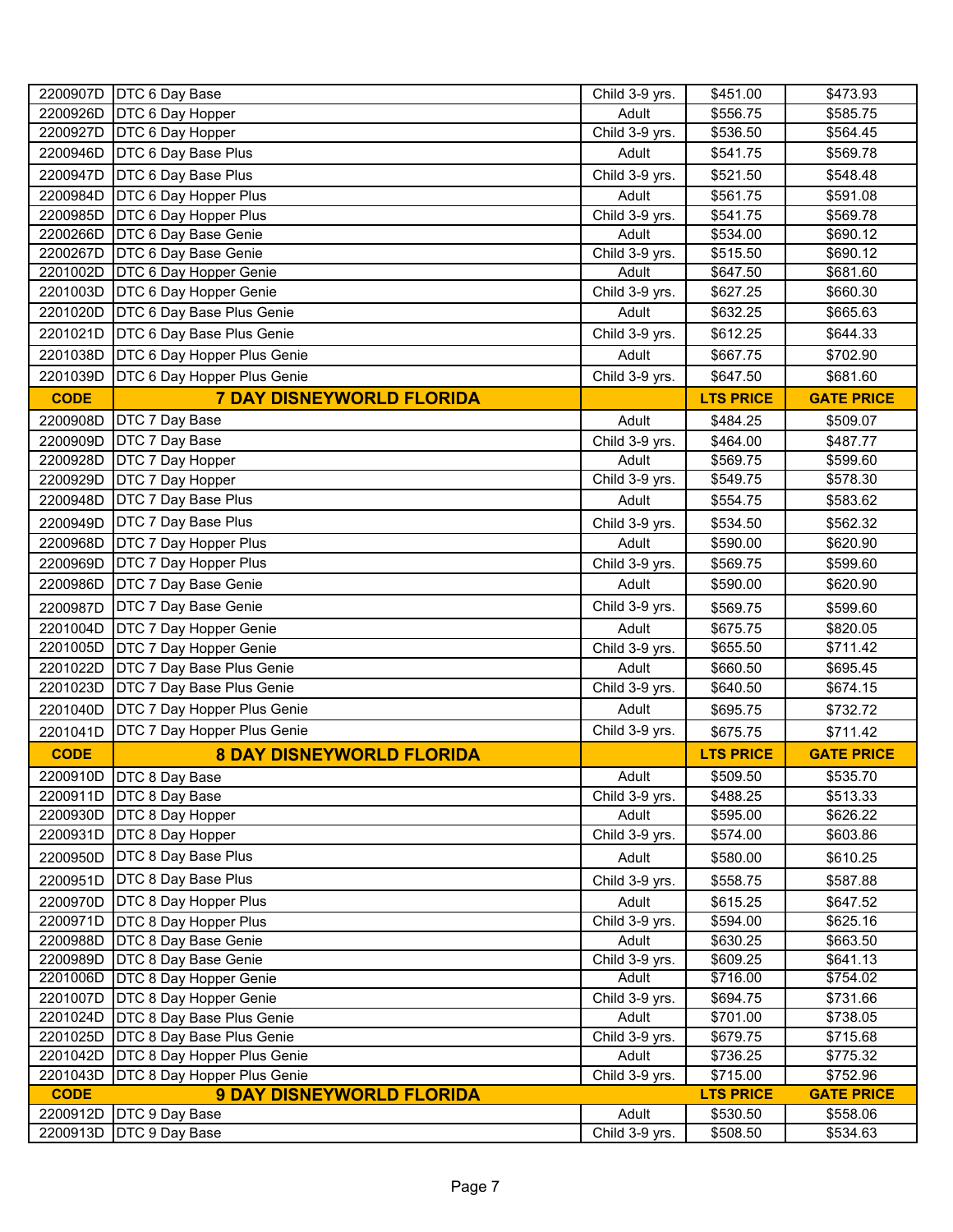| 2200932D    | <b>DTC 9 Day Hopper</b>            | Adult          | \$616.25         | \$648.59          |
|-------------|------------------------------------|----------------|------------------|-------------------|
| 2200933D    | <b>DTC 9 Day Hopper</b>            | Child 3-9 yrs. | \$594.00         | \$625.16          |
| 2200952D    | <b>DTC 9 Day Base Plus</b>         | Adult          | \$601.00         | \$632.61          |
| 2200953D    | DTC 9 Day Base Plus                | Child 3-9 yrs. | \$579.00         | \$609.18          |
| 2200972D    | <b>DTC 9 Day Hopper Plus</b>       | Adult          | \$636.50         | \$669.89          |
| 2200973D    | <b>DTC 9 Day Hopper Plus</b>       | Child 3-9 yrs. | \$614.25         | \$646.46          |
| 2200990D    | DTC 9 Day Base Genie               | Adult          | \$666.75         | \$701.84          |
| 2200991D    | DTC 9 Day Base Genie               | Child 3-9 yrs. | \$644.50         | \$678.41          |
| 2201008D    | <b>DTC 9 Day Hopper Genie</b>      | Adult          | \$752.25         | \$792.36          |
| 2201009D    | <b>DTC 9 Day Hopper Genie</b>      | Child 3-9 yrs. | \$730.25         | \$768.93          |
| 2201026D    | DTC 9 Day Base Plus Genie          | Adult          | \$737.25         | \$776.39          |
| 2201027D    | DTC 9 Day Base Plus Genie          | Child 3-9 yrs. | \$715.00         | \$752.96          |
| 2201044D    | <b>DTC 9 Day Hopper Plus Genie</b> | Adult          | \$772.50         | \$813.66          |
| 2201045D    | DTC 9 Day Hopper Plus Genie        | Child 3-9 yrs. | \$750.25         | \$790.23          |
| <b>CODE</b> | <b>10 DAY DISNEYWORLD FLORIDA</b>  |                | <b>LTS PRICE</b> | <b>GATE PRICE</b> |
| 2200914D    | DTC 10 Day Base                    | Adult          | \$550.75         | \$579.36          |
| 2200915D    | DTC 10 Day Base                    | Child 3-9 yrs. | \$527.50         | \$554.87          |
| 2200934D    | DTC 10 Day Hopper                  | Adult          | \$636.50         | \$669.89          |
| 2200935D    | DTC 10 Day Hopper                  | Child 3-9 yrs. | \$613.25         | \$645.39          |
| 2200954D    | DTC 10 Day Base Plus               | Adult          | \$621.25         | \$653.91          |
| 2200955D    | DTC 10 Day Base Plus               | Child 3-9 yrs. | \$598.00         | \$629.42          |
| 2200974D    | DTC 10 Day Hopper Plus             | Adult          | \$656.50         | \$691.19          |
| 2200975D    | DTC 10 Day Hopper Plus             | Child 3-9 yrs. | \$633.25         | \$666.69          |
| 2200992D    | DTC 10 Day Base Genie              | Adult          | \$702.00         | \$739.11          |
| 2200993D    | DTC 10 Day Base Genie              | Child 3-9 yrs. | \$678.75         | \$714.62          |
| 2201010D    | DTC 10 Day Hopper Genie            | Adult          | \$787.50         | \$829.64          |
| 2201011D    | DTC 10 Day Hopper Genie            | Child 3-9 yrs. | \$764.50         | \$805.14          |
| 2201028D    | DTC 10 Day Base Plus Genie         | Adult          | \$772.50         | \$813.66          |
| 2201029D    | DTC 10 Day Base Plus Genie         | Child 3-9 yrs. | \$749.25         | \$789.17          |
| 2201046D    | DTC 10 Day Hopper Plus Genie       | Adult          | \$807.75         | \$850.94          |
| 2201047D    | DTC 10 Day Hopper Plus Genie       | Child 3-9 yrs. | \$784.50         | \$826.44          |

**BASE TICKET OPTION** - Admission to One Park admission for the following parks for each day of ticket (Magic Kingdom Park, Epcot, Disney's Hollywood Studios, or Disney's Animal Kingdom). First use must be on or before December 31, 2023. **(Seasonal tickets expire December 15, 2023).** Parking is NOT included.

**HOPPER TICKET OPTION:** Admission to One or More of the following parks for each day of the ticket (Magic Kingdom, Epcot, Disney's Hollywood Studios, or Disney's Animal Kingdom). Tickets expire 14 days after first use. First use must be on or before December 31, 2023. Parking is NOT included.

**BASE PLUS TICKET OPTION:** Admission to One of the following parks for each day of the ticket (Magic Kingdom, Epcot, Disney's Hollywood Studios, or Disney's Animal Kingdom), PLUS ONE additional visit to the following parks for each day of the ticket (Disney's Blizard Beach Waterpark, Disney's Typhoon Lagoon Waterpark, Disney's Oak Trail - Green Fees only, Foot Golf, Fantasia Garden Miniature Golf Course or Winter Summerland Miniature Golf, ESPN Wild World of Sports Complex, NBA Experience). Restrictions and additional admission charges may apply. Some parks may not be available at the time of visit. Tickets expire 14 days after first use. First use must be on or before December 31, 2023. Parking is NOT included.

**HOPPER PLUS TICKET OPTION:** Admission to One or More of the following parks for each day of the ticket (Magic Kingdom, Epcot, Disney's Hollywood Studios, or Disney's Animal Kingdom), PLUS ONE additional visit to the following parks for each day of the ticket (Disney's Blizard Beach Waterpark, Disney's Typhoon Lagoon Waterpark, Disney's Oak Trail - Green Fees only, Foot Golf, Fantasia Garden Miniature Golf Course or Winter Summerland Miniature Golf, ESPN Wild World of Sports Complex, NBA Experience). Restrictions and additional admission charges may apply. Some parks may not be available at the time of visit. Tickets expire 14 days after first use. First use must be on or before December 31, 2023. Parking is NOT included.

**"NEW" GENIE SERVICE OPTION:** Disney Genie+ service offers the opportunity to reserve on the day of park visit an expedited access window for certain attractions and experiences in the theme park or theme parks that the ticket holder visits with the ticket. Disney Genie+